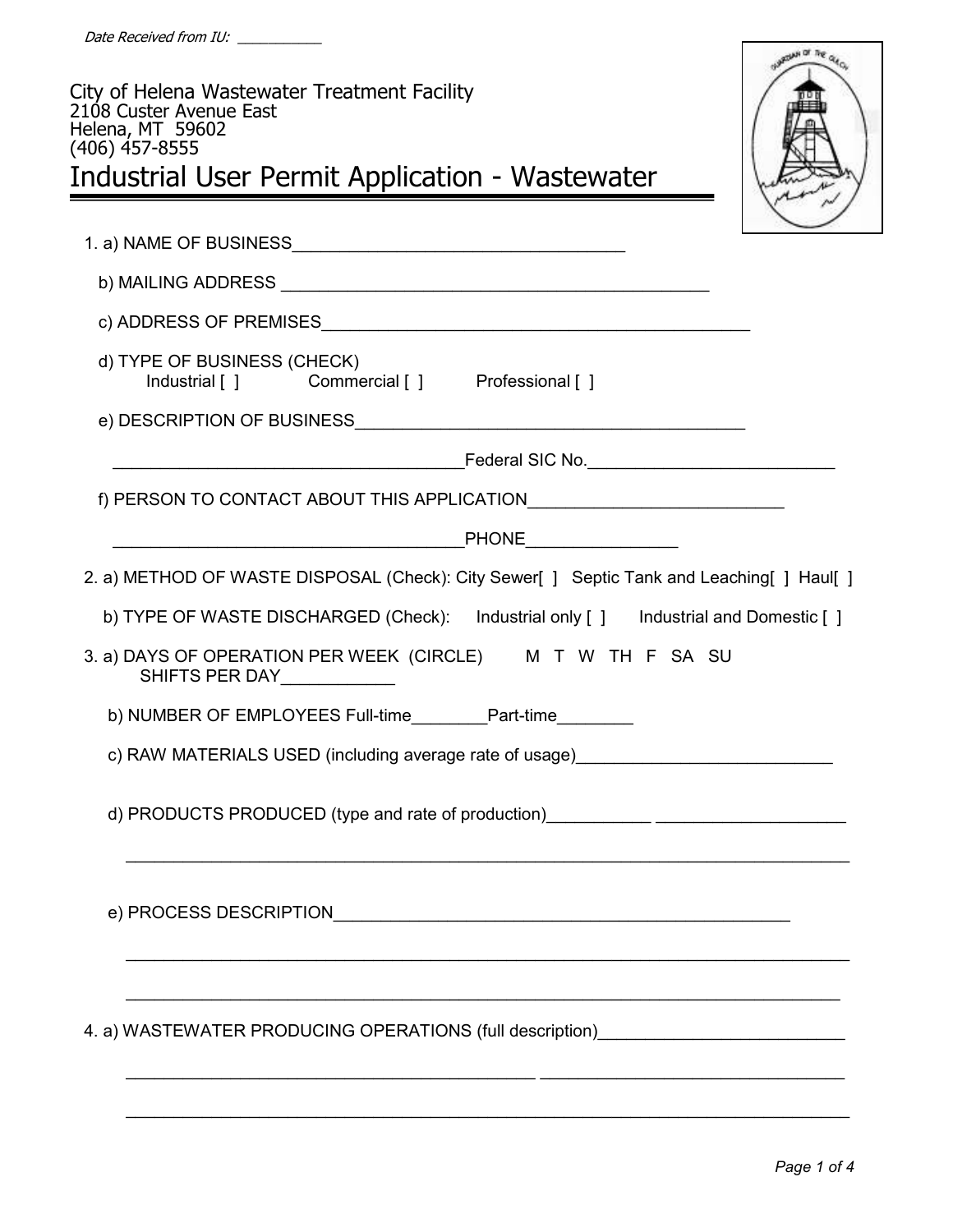b) DURATION OF DISCHARGE

HOURLY PEAK

(indicate units)

SEASONAL VARIATIONS\_\_\_\_\_\_\_\_\_\_\_\_\_\_\_\_\_\_\_\_\_\_\_\_\_\_\_\_\_\_\_\_\_\_\_\_\_\_\_\_\_\_\_\_\_\_\_\_\_\_\_\_\_\_\_

SANITARY, BOILER, COOLING WATER DISCHARGE FLOW

(indicate units)

- 5. a) Attach site and or floor plan of facility showing details of process plumbing, sewer lines, connections and appurtenances.
	- b) If batch process used, describe procedures used to dispose of waste materials.
	- c) Describe any pretreatment, waste storage, spill control or housekeeping practices used or planned.

### 6. POLLUTANT CHARACTERISTICS

 Check pollutants found in facility's discharge from manufacture of product or as by-product and provide average concentration (mg/l). If industry is governed by Federal Categorical Standards, provide concentrations of discharge from regulated processed.

#### Group I

| <b>BOD</b><br><b>TSS</b><br><b>Dissolved Solids</b><br>Oil and Grease<br>Chloride                      | Cyanide<br>Fluoride<br>Sodium<br>Sulfate |  |  |  |  |  |
|--------------------------------------------------------------------------------------------------------|------------------------------------------|--|--|--|--|--|
| Group II (List specific pollutant)                                                                     |                                          |  |  |  |  |  |
| Acid, alkaline or corrosive material<br>Metal solutions<br><b>Pesticides</b>                           |                                          |  |  |  |  |  |
| Phenols and other toxic organic materials<br>Flammable of explosive materials<br>Radioactive materials |                                          |  |  |  |  |  |
| Large amounts of soaps, detergents or dyes<br>Temperature over 160 degrees F or                        |                                          |  |  |  |  |  |

120 degrees F average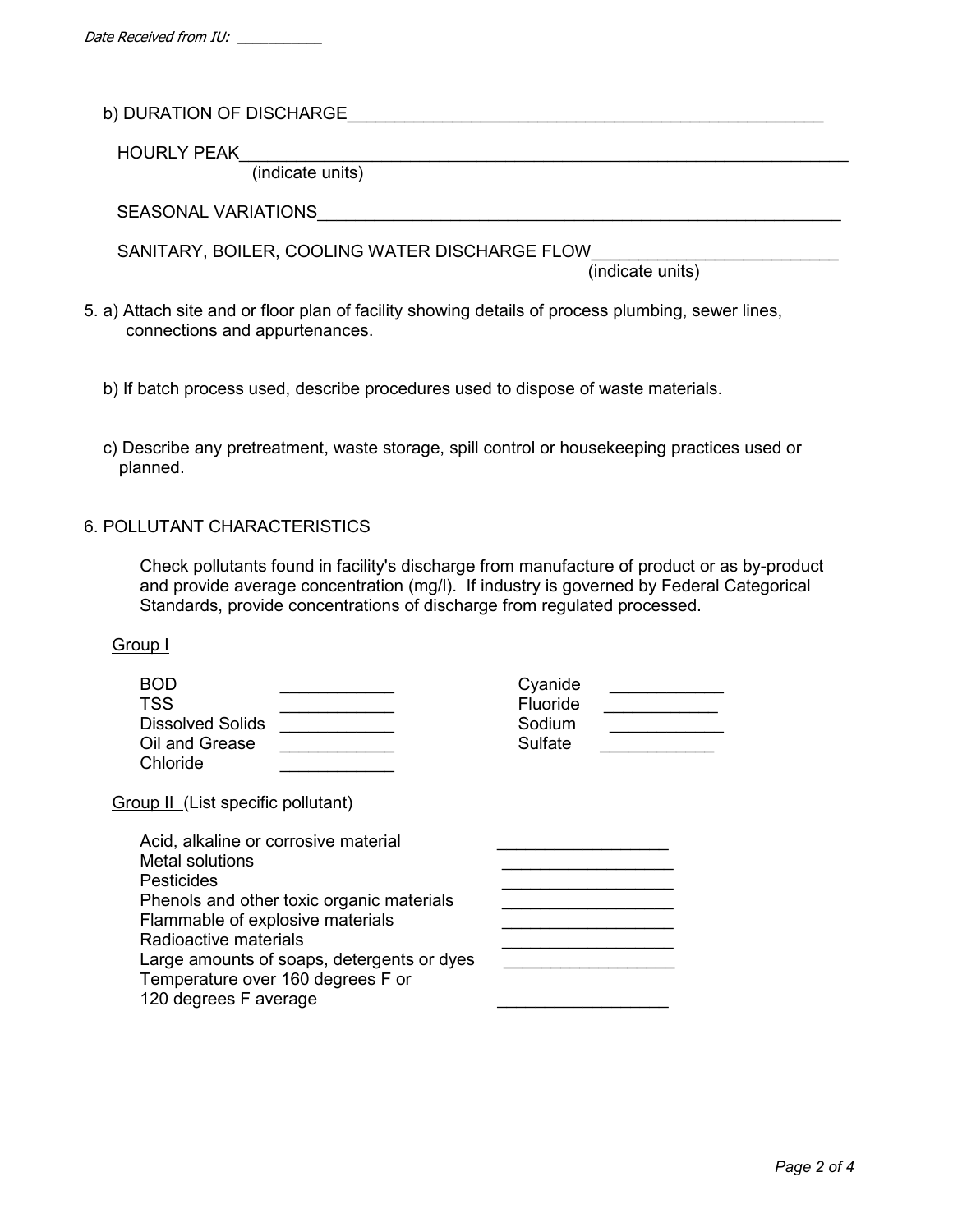### **Group III**

 65 TOXIC POLLUTANTS LISTED IN CONSENT DECREE AND REFERENCED IN 307 (A) OF THE CWA OF 1977

| Acenaphthene                |                          | <b>Endrin and metabolites</b>  |  |
|-----------------------------|--------------------------|--------------------------------|--|
| Acrolein                    |                          | Ethylbenzene                   |  |
| Acrylonitrile               |                          | Fluoranthene                   |  |
| Aldrin/Dieldrin             |                          | <b>Haloethers</b>              |  |
| Ammonia                     |                          | Halomethanes                   |  |
| Antimony and compounds      |                          | Hapthachlor and metabolites    |  |
| Arsenic and compounds       |                          | Hexachlorobutadiene            |  |
| Asbestos                    |                          | Hexachlorocyclopentadiene      |  |
| Benzene                     |                          | Hexachlorocyclohexane          |  |
| <b>Benzidine</b>            |                          | Hydrocarbons                   |  |
| Beryllium and compounds     |                          | Isophorone                     |  |
| Cadmium and compounds       | <b>Contract Contract</b> | Lead and compounds             |  |
| Carbon tetrachloride        |                          | Mercury and compounds          |  |
| Chlordane                   |                          | Methylene Chloride             |  |
| <b>Chlorinated benzenes</b> |                          | Methylphenol                   |  |
| Naphthalene                 |                          | Nickel and compounds           |  |
| <b>Chlorinated ethanes</b>  |                          | Nitrobenzene                   |  |
| Chlorinalkyl ethers         |                          | Nitrophenols                   |  |
| Chlorinated naphthalene     |                          | <b>Nitrosamines</b>            |  |
| <b>Chlorinated phenols</b>  |                          | Pentachlorophenol              |  |
| Chloroform                  |                          | Phenol                         |  |
| 2-chlorophenol              |                          | Phthalate esters               |  |
| Chromium and compounds      |                          | Polychlorinated byphenyls(PBC) |  |
| Copper and compounds        |                          | Polynuclear aromatic           |  |
| Cresols (o,m,p)             |                          | Selenium and compounds         |  |
| Cyanides                    |                          | Silver and compounds           |  |
| <b>DDT</b> and metabolites  |                          | <b>Sulfides</b>                |  |
| Dichlorobenzenes            |                          | 2,3,7,8,-Tetrachlor-           |  |
| Dichlorobenzidine           |                          | dibenzo-p-dioxin (TCDD)        |  |
| Dichlorodifluoromethane     |                          | Tetrachloroethylene            |  |
| Dichloroethlenes            |                          | Thallium and compounds         |  |
| 2,4- dichlorophenol         |                          | Toluene                        |  |
| Dichloropropane &           |                          | Toxaphene                      |  |
| Dichloropropene             |                          | Trichloroethylene              |  |
| 2,4-dimethlyphenol          |                          | Trichlorofluoromethane         |  |
| Dinitrotoluene              |                          | <b>Vinyl Chloride</b>          |  |
| Diphenylhydrazine           |                          | Zinc and compounds             |  |
| Endosulfan & metabolites    |                          | <b>Xylenes</b>                 |  |

 List any other toxicants not covered in above groups known or anticipated to be present in your discharge

\_\_\_\_\_\_\_\_\_\_\_\_\_\_\_\_\_\_\_\_\_\_\_\_\_\_\_\_\_\_\_\_\_\_\_\_\_\_\_\_\_\_\_\_\_\_\_\_\_\_\_\_\_\_\_\_\_\_\_\_\_\_\_\_\_\_\_\_

\_\_\_\_\_\_\_\_\_\_\_\_\_\_\_\_\_\_\_\_\_\_\_\_\_\_\_\_\_\_\_\_\_\_\_\_\_\_\_\_\_\_\_\_\_\_\_\_\_\_\_\_\_\_\_\_\_\_\_\_\_\_\_\_\_\_\_\_\_\_\_\_\_\_\_\_\_  $\mathcal{L}_\mathcal{L} = \mathcal{L}_\mathcal{L} = \mathcal{L}_\mathcal{L} = \mathcal{L}_\mathcal{L} = \mathcal{L}_\mathcal{L} = \mathcal{L}_\mathcal{L} = \mathcal{L}_\mathcal{L} = \mathcal{L}_\mathcal{L} = \mathcal{L}_\mathcal{L} = \mathcal{L}_\mathcal{L} = \mathcal{L}_\mathcal{L} = \mathcal{L}_\mathcal{L} = \mathcal{L}_\mathcal{L} = \mathcal{L}_\mathcal{L} = \mathcal{L}_\mathcal{L} = \mathcal{L}_\mathcal{L} = \mathcal{L}_\mathcal{L}$  $\mathcal{L}_\mathcal{L} = \{ \mathcal{L}_\mathcal{L} = \{ \mathcal{L}_\mathcal{L} = \{ \mathcal{L}_\mathcal{L} = \{ \mathcal{L}_\mathcal{L} = \{ \mathcal{L}_\mathcal{L} = \{ \mathcal{L}_\mathcal{L} = \{ \mathcal{L}_\mathcal{L} = \{ \mathcal{L}_\mathcal{L} = \{ \mathcal{L}_\mathcal{L} = \{ \mathcal{L}_\mathcal{L} = \{ \mathcal{L}_\mathcal{L} = \{ \mathcal{L}_\mathcal{L} = \{ \mathcal{L}_\mathcal{L} = \{ \mathcal{L}_\mathcal{$ \_\_\_\_\_\_\_\_\_\_\_\_\_\_\_\_\_\_\_\_\_\_\_\_\_\_\_\_\_\_\_\_\_\_\_\_\_\_\_\_\_\_\_\_\_\_\_\_\_\_\_\_\_\_\_\_\_\_\_\_\_\_\_\_\_\_\_\_\_\_\_\_\_\_\_\_\_